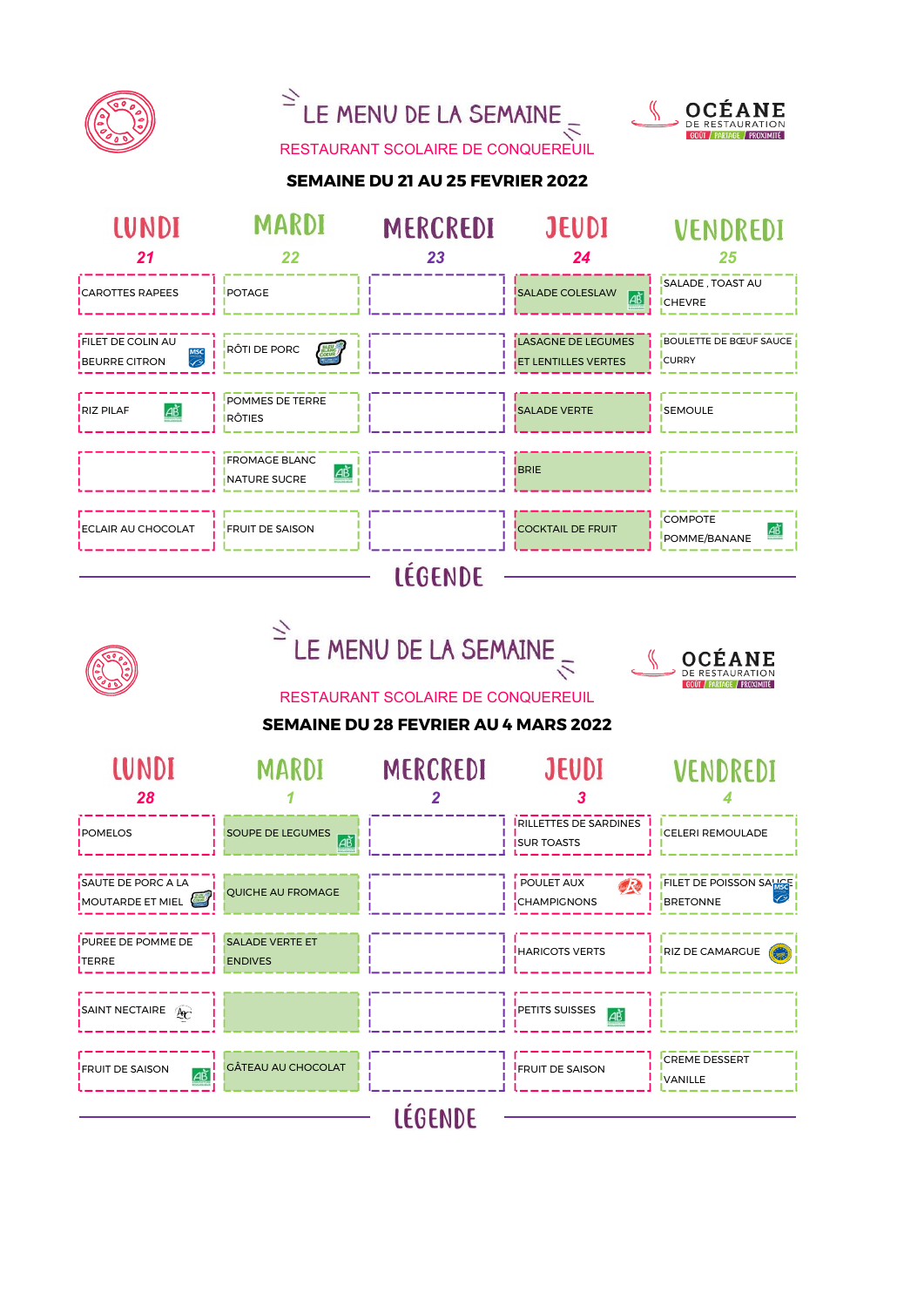



# RESTAURANT SCOLAIRE DE CONQUEREUIL

### SEMAINE DU 7 AU 11 MARS 2022



|                                            | LE MENU DE LA SEMAINE<br><b>OCEANE</b><br>/ PARTAGE / PROXIMITÉ<br>RESTAURANT SCOLAIRE DE CONQUEREUIL<br>SEMAINE DU 14 AU 18 MARS 2022 |                 |                                            |                                                 |  |
|--------------------------------------------|----------------------------------------------------------------------------------------------------------------------------------------|-----------------|--------------------------------------------|-------------------------------------------------|--|
| <b>LUNDI</b>                               | <b>MARDI</b>                                                                                                                           | <b>MERCREDI</b> | <b>JEUDI</b>                               | VENDREDI                                        |  |
| 14                                         | 15                                                                                                                                     | 16              | 17                                         | 18                                              |  |
| TABOULE A LA MENTHE <i>i</i> SALAMI        |                                                                                                                                        |                 | <b>I ISALADE DE CHOU</b><br>ROUGE AUX NOIX | <b>SALADE AUX DES DE</b><br><b>FROMAGE</b>      |  |
| ROTI DE DINDE A L<br><b>ESTRAGON</b>       | <b>BRANDADE DE PORSON</b>                                                                                                              |                 | <b>I</b> PÂTES                             | <b>RISOTTO</b>                                  |  |
| <b>IPETITS POIS AUX</b><br><b>JOIGNONS</b> | ΙΑŘ<br><b>I ISALADE VERTE</b>                                                                                                          |                 | 1 H<br><b>I IA LA CARBONARA</b>            | <b>AUX CHAMPIGNONS,</b><br>POIREAUX ET AMANDES  |  |
| YAOURT AUX FRUITS AB                       |                                                                                                                                        |                 | AC<br>CANTAL                               |                                                 |  |
| <b>IFRUIT DE SAISON</b>                    | <b>I ICOMPOTE ET BISCUIT</b>                                                                                                           |                 | <b>IMUFFIN AU CHOCOLAT</b>                 | $\overrightarrow{AB}$<br><b>FRUIT DE SAISON</b> |  |
|                                            |                                                                                                                                        | <b>LÉGENDE</b>  |                                            |                                                 |  |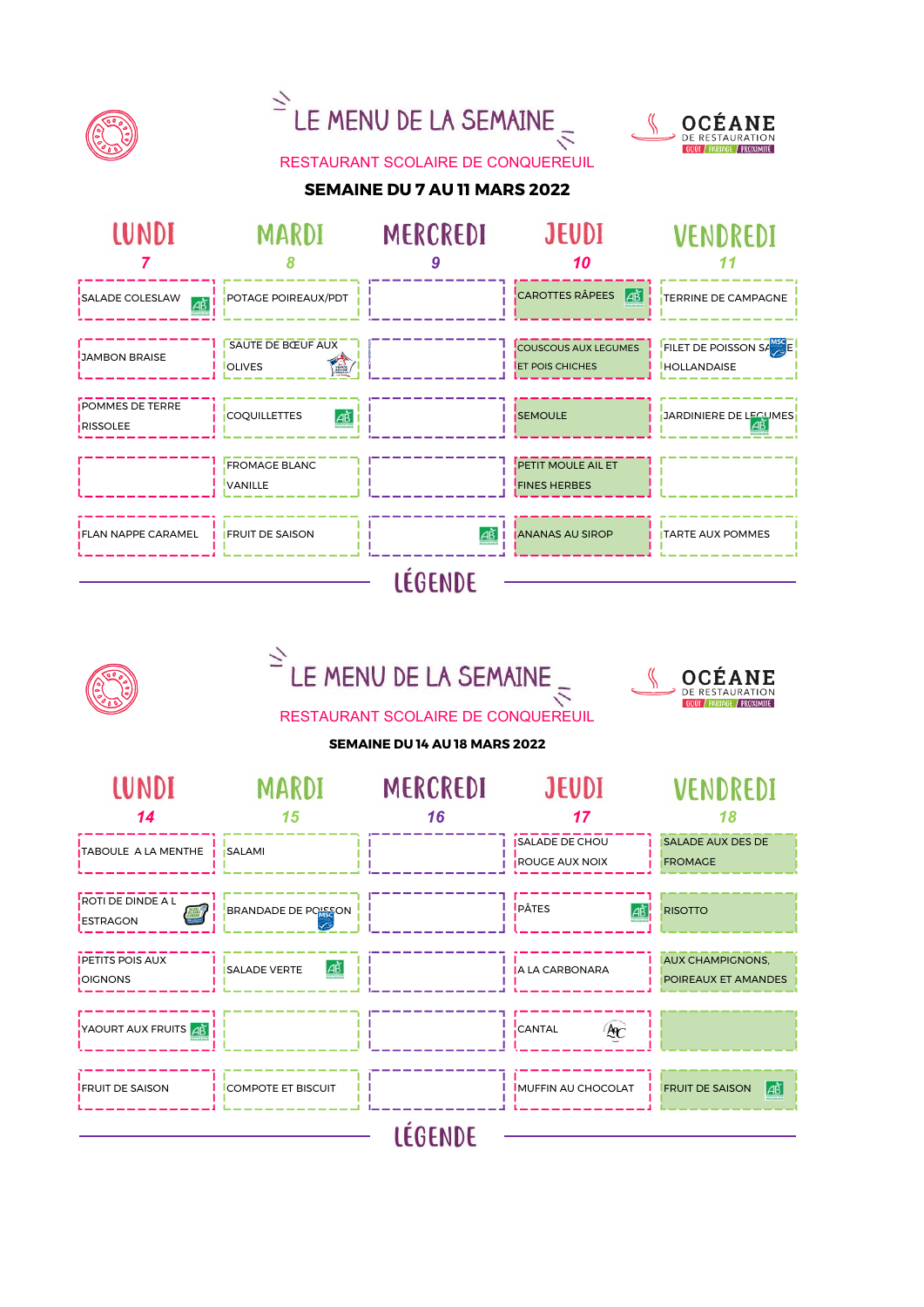

# $\overline{2}$ LE MENU DE LA SEMAINE



RESTAURANT SCOLAIRE DE CONQUEREUIL

#### SEMAINE DU 21 AU 25 MARS 2022